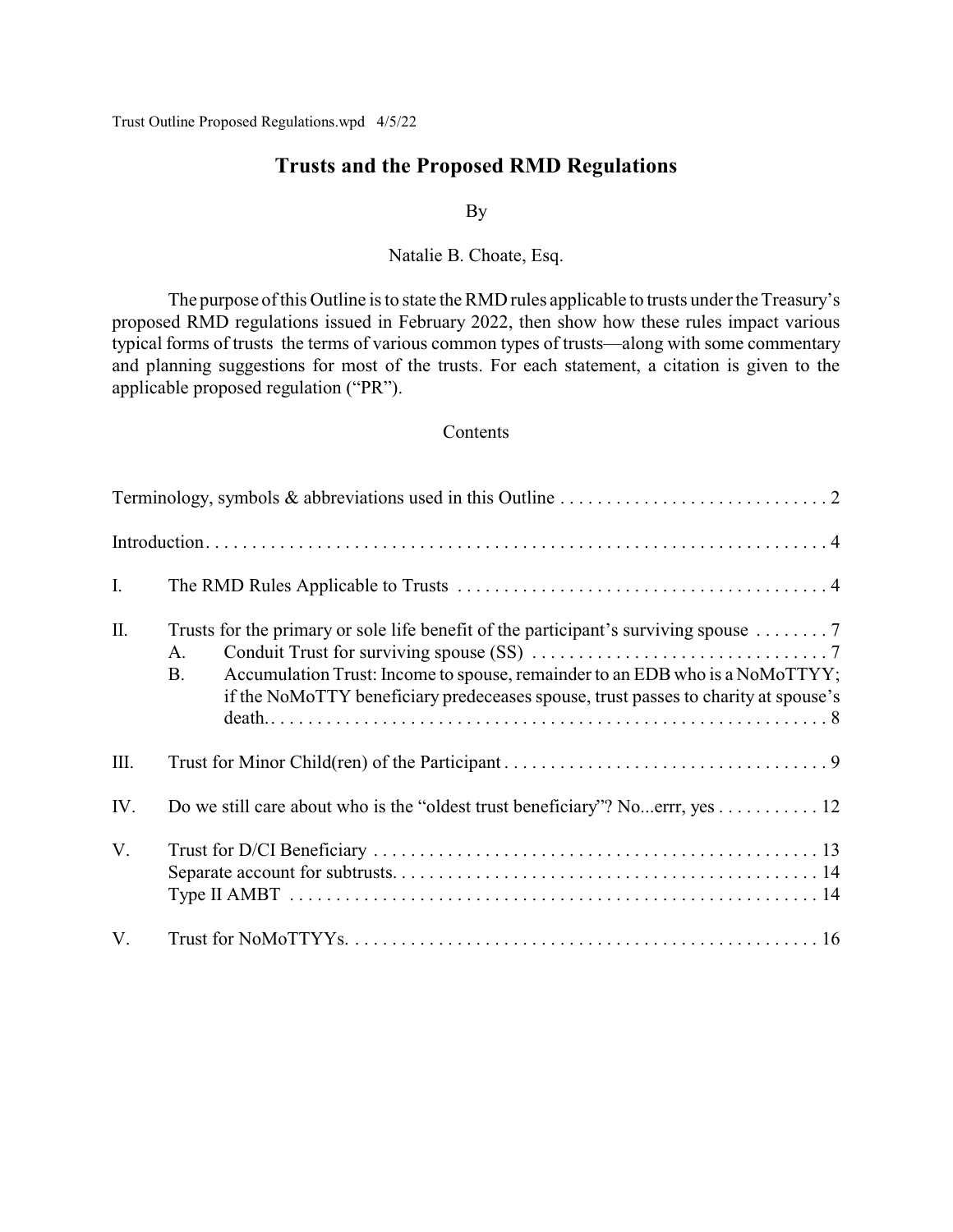## **Terminology, symbols & abbreviations used in this Outline**

- **§** Indicates a section of the Internal Revenue Code of 1986, as amended through March 2022, unless followed by "Reg." (For Treasury regulation) or "Prop. Reg." (for proposed Treasury regulation).
- ¶ Refers to a section of the author's book *Life and Death Planning for Retirement Benefits* (8th ed. 2019)**.**

**Accumulation Trust.** "The term accumulation trust means any see-through trust that is not a conduit trust." Prop. Reg.  $\S$  1.401(a)(9)-4(f)(1)(ii)(B).

**AD; Applicable Denominator.** The number that is divided into the prior year-end account balance to produce the RMD for the current year. See Prop. Reg.  $\S$  1.401(a)(9)-5(d) and proposed amendments to Reg. § 1.401(a)(9)-9. Replaces the formerly used terms "applicable distribution period" and "divisor."

**Annual distributions track.** Not an official term. Used in this Outline to refer to annual "RMDs" required after the death of the employee (in contrast to the final year in which

**Conduit trust.** "The term conduit trust means a see-through trust, the terms of which provide that, with respect to the deceased employee's interest in the plan, all distributions will, upon receipt by the trustee, be paid directly to, or for the benefit of, specified beneficiaries..." Prop. Reg.  $§ 1.401(a)(9)-4(f)(1)(ii)(A).$ 

**DB; Designated Beneficiary.** "...any individual designated as a beneficiary by the employee." § 401(a)(9)(E)(I). Also "an individual who is a beneficiary designated under the plan." Prop. Reg.  $§ 1.401(a)(9) - 4(a)(1).$ 

**D/CI individual:** A beneficiary who is an EDB by virtue of being a disabled or chronically ill individual within the meaning of  $\S 401(a)(9)(E)(ii)(III)$ . See Prop. Reg.  $\S 1.401(a)(9)-4(e)(1)$ , (4) for definition of "disabled," Prop. Reg.  $\S$  1.401(a)(9)-4(e)(1), (5) for "chronically ill."

**EDB.** Eligible designated beneficiary as defined in  $\S 401(a)(9)(E)(ii)$ : The five categories of EDBs are, the participant's surviving spouse or minor child, a disabled or chronically ill (D/CI) individual, or an individual who is not more than 10 years younger (NoMoTTYY) than the Participant and does not fit into any of the other EDB categories.

**EDB Treatment.** Under the proposed regulations, certain trusts are entitled to use the life expectancy payout, as an EDB name directly as beneficiary would be, even though the trust has multiple countable designated beneficiaries not all of whom are necessarily EDBs. In this Outline, "EDB treatment" indicates that the trust is entitled to the life expectancy payout.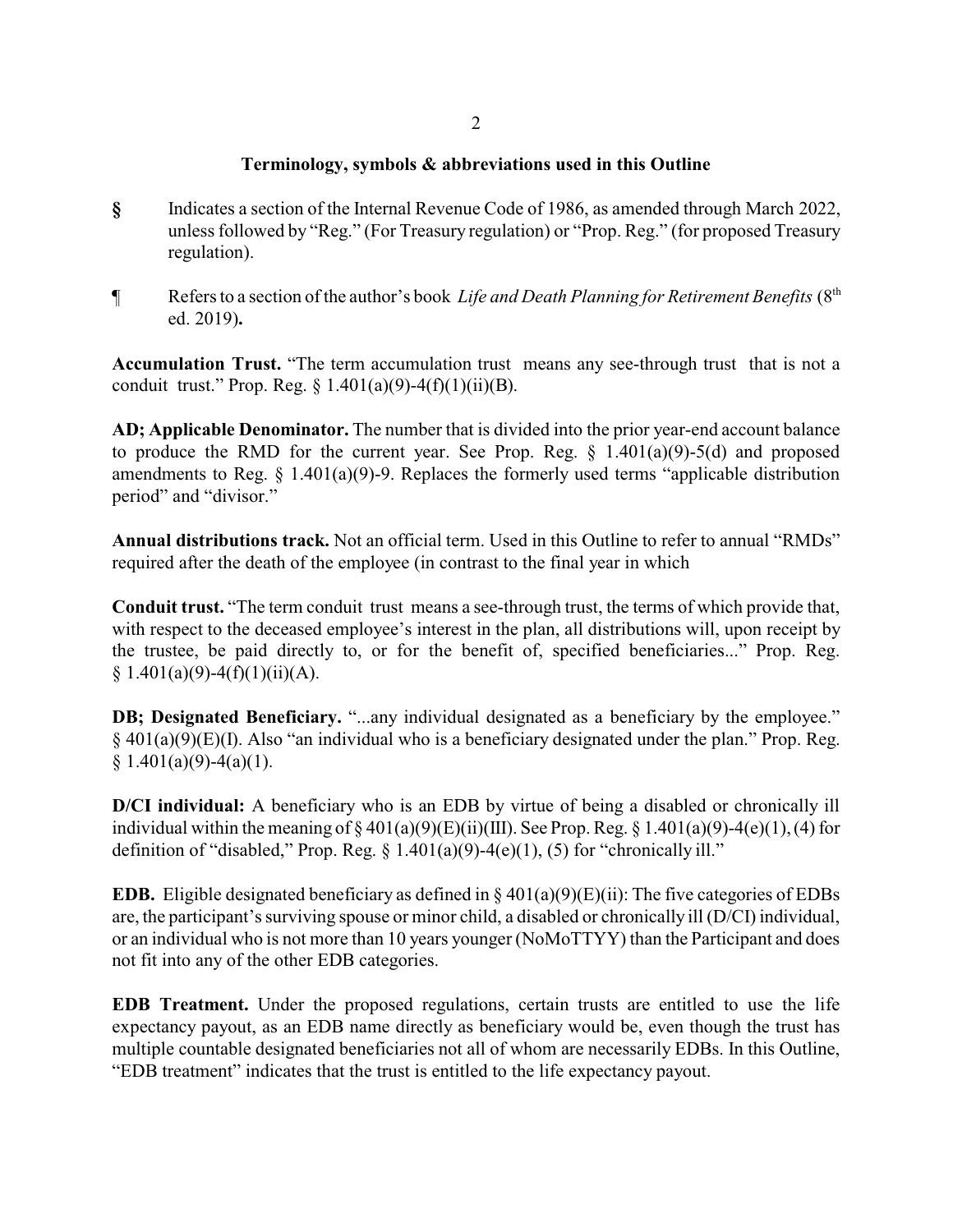**First Tier, Second Tier, Third Tier.** See "Tier system" below.

**NoMoTTYY.** An EDB by virtue of being a not more than 10-years-younger individual, i.e., whose date of birth was more than 10 years later than the participant's date of birth (and who does not qualify as an EDB in any other category). Prop. Reg.  $\S$  1.401(a)(9)-4(e)(1), (6).

**Outer Limit Year.** Prop. Reg. § 1.401(a)(9)-5(e) provides what this Outline calls an "Outer Limit Year" for any payout of death benefits. In the Outer Limit Year [not an official term], the RMD is 100% of the account, regardless of what "annual distributions track" the retirement plan was subject to in the preceding years. The Outer Limit Year is the "earliest of" various calendar years.

Participant. Not an official term. For convenience this word is used here to represent the "employee" (with reference to qualified retirement plans and other "workplace" retirement plans") and the "IRA owner" with respect to IRAs.

**PODB.** Plain old designated beneficiary. A beneficiary who is a "designated beneficiary" but not an "ELIGIBLE designated beneficiary" (i.e., not the spouse or minor child of participant, not D/CI, and not a NoMoTTYY individual).

**RBD.** Required beginning date. The date by which the participant must commence taking lifetime RMDs from the retirement account. For IRAs, the RBD is April 1 of the year after the year in which the Participant attained age 72 [or age 70½ in the case of participants born before July 1, 1949]. For a qualified plan, the RBD may be later than the preceding if the participant is still working (not retired); see ¶ 1.4 of *Life and Death Planning for Retirement Benefits* (8<sup>th</sup> ed. 2019). For Roth IRAs, there is no RBD because there are no lifetime RMDs so death is always "before the RBD."

**SS.** Surviving spouse.

**Tier System.** The Proposed Regulations' method of testing a trust for purposes of determining whether the "countable" beneficiaries of such trust qualifyas designated beneficiaries. The Proposed Regulations do NOT use the term "tier" for this system. Prop. Reg.  $\S 1.401(a)(9) - 4(f)(3)$ . The "Tier System" is explained in the other Outline.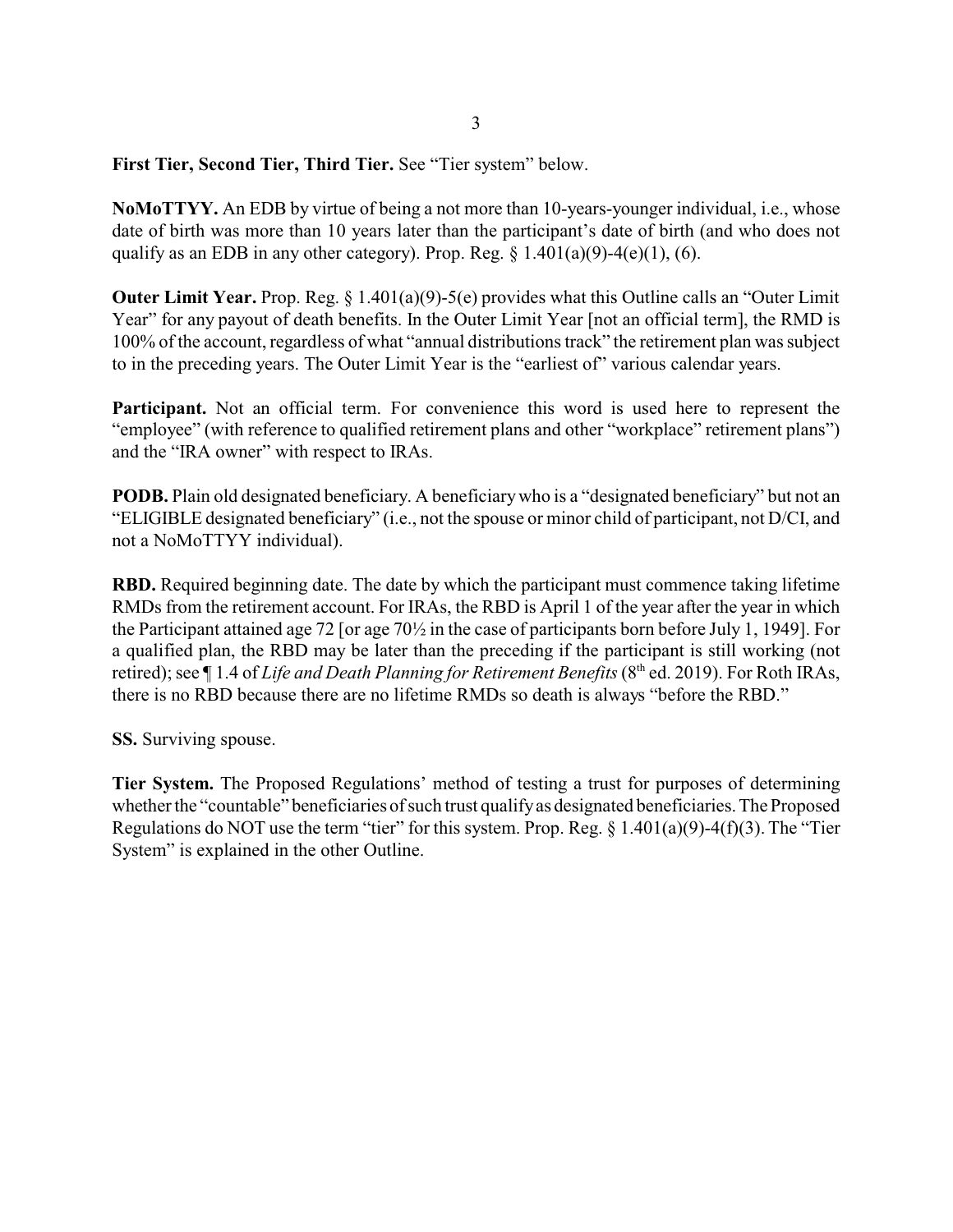### **Introduction**

This Outline delves into the most complicated minimum distribution calculations (and planning concepts) known to man. And it is based on simple common trust structures.

The moral of the story seems to be emerging: **Striving for see-through trust status and some semblance of a long-term payout for the retirement assets is going to be a hopeless quest in many cases.** Even when you "win" you may lose, due to an unexpected order of deaths or the compromises made to achieve the life expectancy payout. We will find that the pretax retirement account is the worst possible asset to use to fund a trust in most cases.

There is no easy path to a long term life expectancy payout except possibly this—to leave the IRA to an AMBT for a young disabled or chronically ill (D/CI) beneficiary who has a long (actual, in addition to "IRS table") life expectancy. It's easy to achieve "AMBT" status and gain a life expectancy payout based on the life expectancy of the D/CI beneficiary. However this will be a pyrrhic victory if the retirement plan is a substantial amount and the trust is restricted, as a "supplemental needs trust," from making large distributions to the disabled beneficiary: Large IRA distributions will hit the trust each year and encounter the high trust income tax rates, without the ability (in many cases) to lower that tax by making distributions to the disabled beneficiary (due to possible asset/income restrictions if the beneficiary is in various government benefit programs) or by making distributions to other family members (due to the restrictions of the AMBT).

| "Every way you look at this, you lose" |  |
|----------------------------------------|--|
| — Simon & Garfunkle ("Mrs. Robinson")  |  |

So even when a long life expectancy is available through the AMBT, the pretax IRA is the worst asset you can find to use to fund a supplemental needs trust.

Planners need to persuade clients to regard the AFTER TAX value of their retirement accounts as the actual amount that they are able to leave to their chosen beneficiaries. If they don't like the resulting picture, clients should be looking at Roth conversions during life, charitable gifts, life insurance and annuity products, and....? other ideas....? to accomplish their estate planning goals.

Planners need to confront their own conflict of interest. We are paid to write trusts. Are we fairly evaluating the costs and benefits of leaving the IRA to a trust vs. leaving the IRA directly to the intended individual beneficiaries?

### **I. The RMD Rules Applicable to Trusts**

Under SECURE, the general payout rule for designated beneficiaries is the 10-year rule. The "life expectancy of the beneficiary" payout described in  $\S 401(a)(9)(B)(iii)$  only applies to Eligible Designated Beneficiaries (EDBs). § 401(a)(9)(H)(ii).

Note: Generally under the 10-year rule no distributions are required until the year that contains the 10<sup>th</sup> anniversary of the participant's death—so the "annual distributions track" is zero dollars per year and the "Outer Limit Year" (100% distribution required) is the  $10<sup>th</sup>$  year. However, if the participant dies after his RBD, the designated beneficiary must take annual RMDs based on the life expectancy payout method (based on such beneficiary's own life expectancy) during years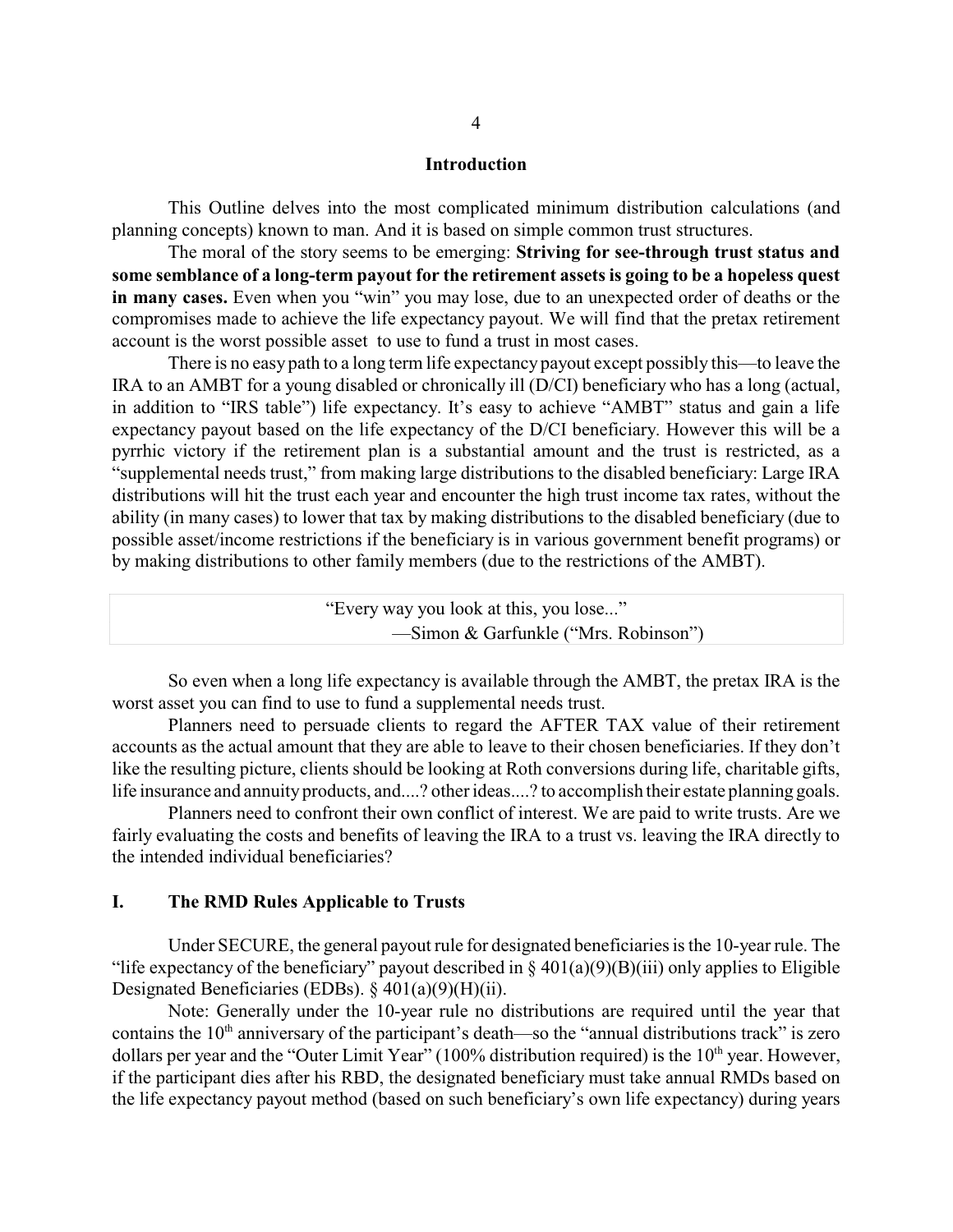one through nine after the participant's death *even if* he or she is subject to the 10-year rule. Prop. Reg. § 1.401(a)(9)-5(d)(1)(ii). So in effect, in cases of death after the RBD, EVERY beneficiary is subject to the "life expectancy payout"—however, for PODBs that payout will end (switch to the 10 year rule) after 10 years, whereas for EDBs it will continue for the EDB's life [or attainment of age 31 in the case of a Minor-child EDB].

So, if the client is leaving retirement benefits to a trust you need to know what RMDs that trust must take, when

- A. A trust is entitled to the life expectancy payout (i.e. it is not subject to the 10-year rule) if and only if one of the following is true:
	- All countable trust beneficiaries are EDBs. Prop. Reg.  $\S 1.401(a)(9) 4(e)(2)(i)$ ; Or
	- The trust is a Type II AMBT. Prop. Reg.  $\S 1.401(a)(9) 4(e)(2)(i)$ , (g)(3)(ii). Or:
	- At least one countable trust beneficiary is a Minor-child EDB. Prop. Reg.  $§ 1.401(a)(9)-4(e)(2)(ii).$
- B. If a trust is entitled to the life expectancy payout (see "A"), the term of the *life expectancy payout* ("annual distributions track") will be based on:
	- If the trust is an AMBT, the life expectancy of the oldest D/CI beneficiary. Prop. Reg. § 1.401(a)(9)-5(e)(2)(i), § 1.401(a)(9)-5(f)(1)(ii).
	- If the participant's surviving spouse is the sole countable beneficiary of the trust [i.e., the trust is a Conduit Trust for the sole life benefit of the spouse], the spouse's life expectancy, which is recalculated annually (unlike the fixed-term life expectancy applicable to other beneficiaries). Prop. Reg.  $\S 1.401(a)(9) - 5(d)(3)(iv)$ . If participant died before the end of the year in which he reached or would have reached age 72 [age  $70\frac{1}{2}$  if participant born before  $7/1/49$ ], the trust does not have to commence taking distributions until that year (and, for purposes of determining RMDs after spouse's death, spouse is treated as "the employee" if she dies before that required commencement date). Prop. Reg.  $\S$  1.401(a)(9)-3(d), (e); Preamble, p. 30.
	- Otherwise, the life expectancy of the trust's oldest countable DB. Prop. Reg.  $§ 1.401(a)(9)-5(f)(1)(i)$ . Note: This rule for determining annual distributions applies even if the trust has one or more Minor-child EDBs as beneficiaries and the oldest DB of the trust is not a Minor-child EDB.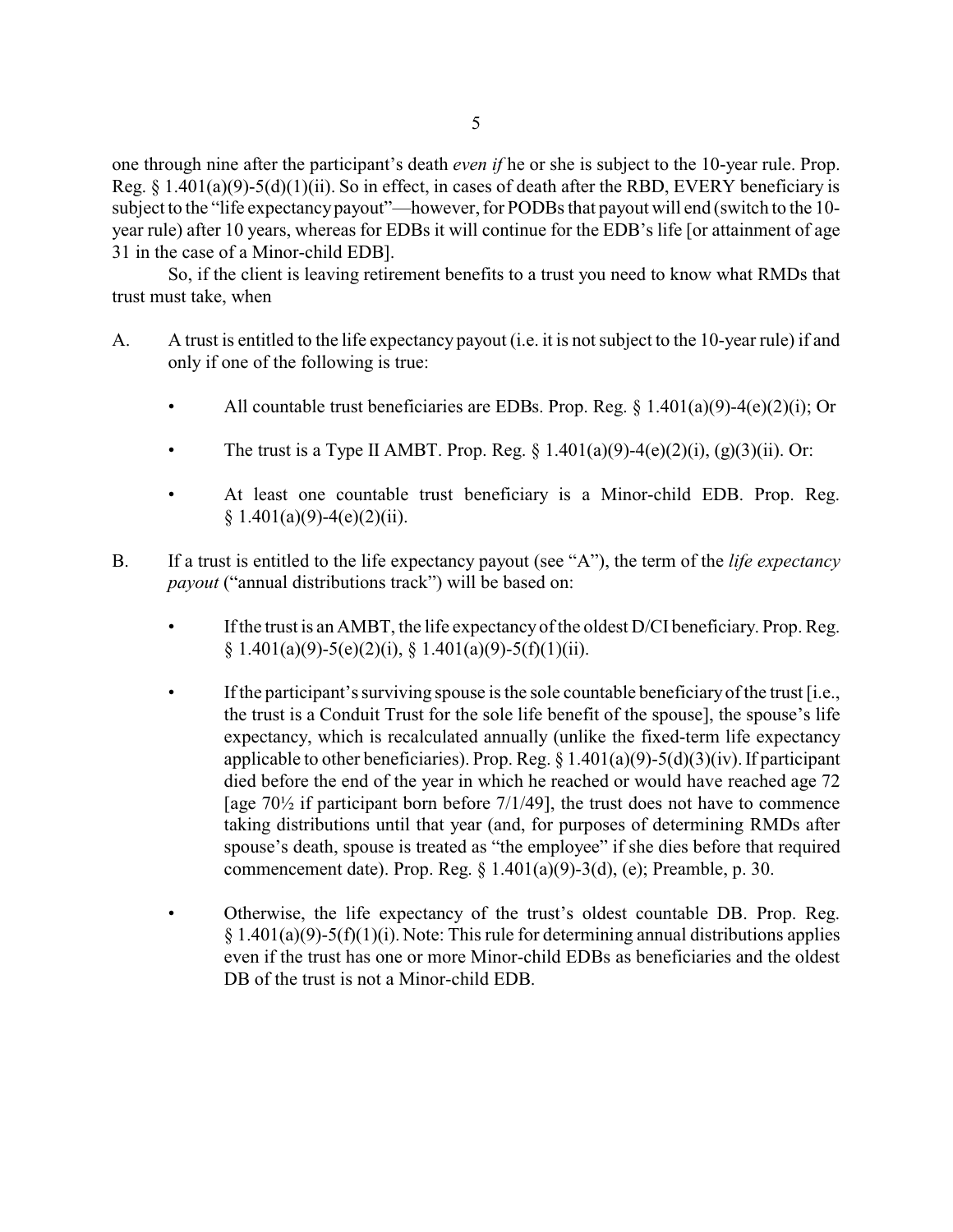- C. If a trust is entitled to the life expectancy payout (see "A"), the Outer Limit Year applicable to that trust will be:
	- If the trust is a **Type II AMBT**, the year that contains the 10<sup>th</sup> anniversary of the death of the "last trust beneficiary" who is a D/CI beneficiary. Prop. Reg.  $§ 1.401(a)(9)-5(f)(2)(iii)$ . Also, the "shorter of" rule will not apply (requiring 100%) distribution in the final year of the designated beneficiary's life expectancy if the participant died after his RBD and the DB was older than the participant). Prop. Reg.  $§ 1.401(a)(9)-5(f)(2)(iii)$ . I'm not quite able to envision what the preceding sentence means in practical terms.
	- If at least one beneficiary of the trust is a **Minor-child EDB**, the year that contains the  $10<sup>th</sup>$  anniversary of the date the oldest such Minor-child EDB reached majority (or died, if earlier). Neither the 10-year rule nor the shorter-of rule would apply to this trust for purposes of determining the Outer Limit Year. Prop. Reg.  $\S$  1.401(a)(9)- $5(f)(2)(ii)$ .
	- Otherwise, the Outer Limit Year is the year that contains the  $10<sup>th</sup>$  anniversary of the death of the trust's oldest countable designated beneficiary.
- D. If a trust is NOT entitled to the life expectancy payout (see "A") there are two reasons why that could be:
	- If the trust's countable beneficiaries include nonindividuals (charities or the participant's estate), the trust does not qualify as a designated beneficiary. The trust must withdraw 100% of the retirement plan: by the end of the year that contains the 5<sup>th</sup> anniversary of the participant's death ("5-year rule") if the participant died before his RBD with respect to that particular plan, otherwise over the ghost life expectancy (see other Outline).
	- If the trust beneficiaries qualify as Designated Beneficiaries, but do not qualify for the life expectancy payout (see "A"), the trust is subject to the 10-year rule. See other outline for how that works.

We will next look at trusts established for various categories of Eligible Designated Beneficiaries and see how those fare under the Proposed Regulations RMD rules.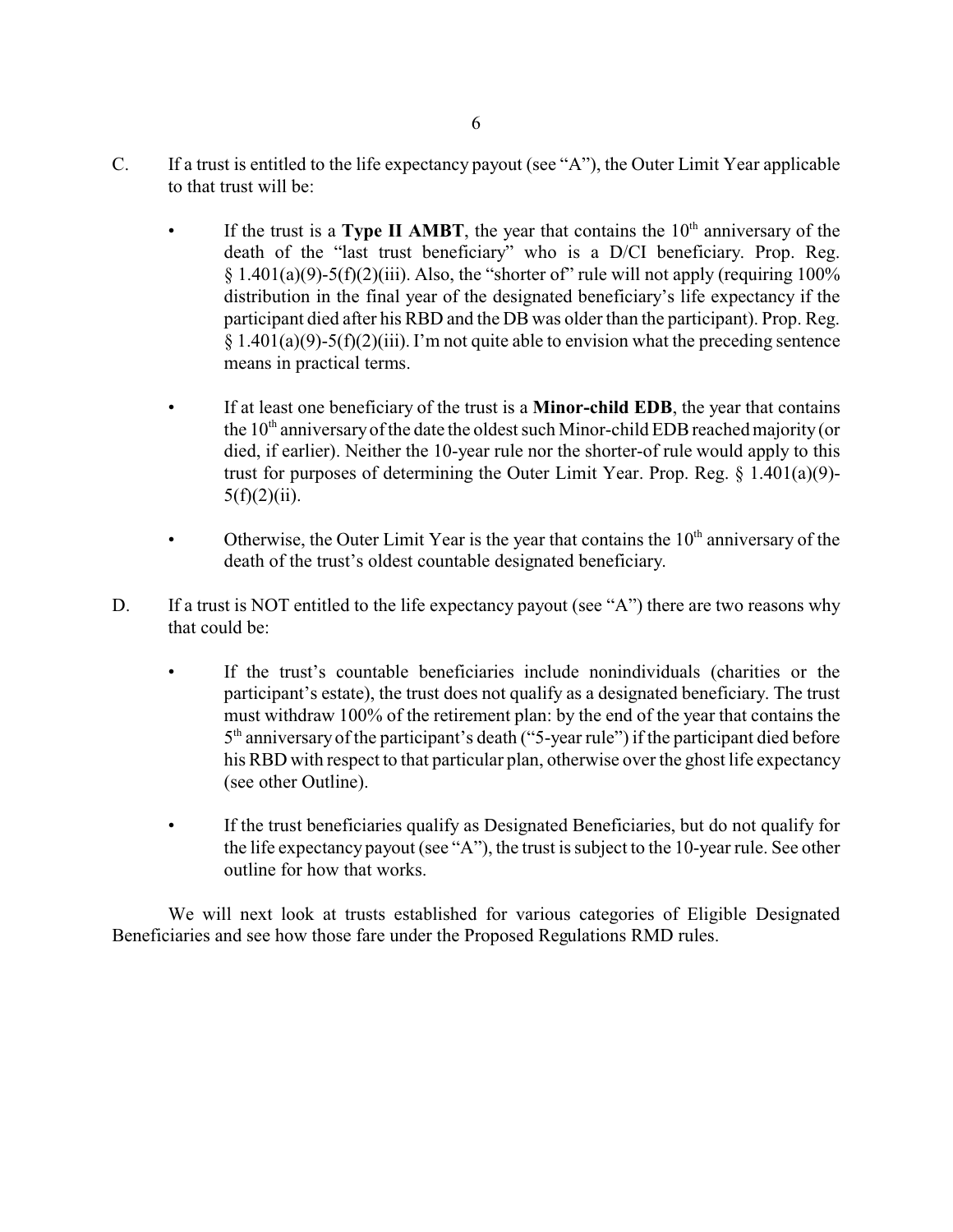## **II. Trusts for the primary or sole life benefit of the participant's surviving spouse**

For convenience Participant is "he," spouse is "she."

## **A. Conduit Trust for surviving spouse (SS)**

- All plan distributions received by the trustee during spouse's life must be upon receipt paid to or for the benefit of spouse.
- Trust qualifies as a designated beneficiary, spouse qualifies as sole DB, spouse is an EDB. therefore EDB treatment allowed, REGARDLESS of who the remainder beneficiary(ies) is/are—charity, older individual, doesn't matter, because as conduit beneficiary spouse is deemed sole beneficiary of the retirement plan.
- After spouse's death, the terms of the trust do NOT have to continue "conduit" provisions. The conduit requirement ends at death of SS. For example, the trust could convert to "Accumulation" mode at that time. Prop. Reg.  $\S 1.401(a)(9) - 4(f)(3)(iii)$ .
- Because spouse is sole life "conduit" beneficiary, trust is considered the same as the spouse and gets all the special spousal "deals" that spouse is entitled to as an EDB/surviving spouse, namely:
- If participant died *before* RBD, trust can take distributions over spouse's life expectancy (recalculated annually). Payout commences year decedent would have reached age 72 [age 70½ if decedent was born before 7/1/1949]; if surviving spouse dies before the end of that year SS is treated as "the employee" for purposes of determining payout to the successor beneficiary(ies). **Comment:** Not clear that the trust's remainder beneficiary(ies) would be considered "designated beneficiary(ies)" *of the surviving spouse* for this purpose because she didn't write the trust. See PLR 2006-44022 in which the IRS ruled that the surviving spouse had no designated beneficiary when benefits passed at her death to her son pursuant *to a settlement agreement she had entered into*. Therefore to get "DBs of spouse" treatment for a conduit trust for spouse it would probably be advisable to give spouse a power of appointment over the benefits and have spouse exercise it—presumably that would make the successor beneficiary(ies) "her" DBs.
- Also applicable to participant death before RBD: Instead of life expectancy payout, the trust can elect the 10-year rule if permitted by the plan. **Comment:** Why would trust ever do this? Perhaps if spouse's life expectancy was less than 10 years, or for a Roth IRA? If the trust gives the spouse right to demand any distributions beyond the RMD (such as 5% of principal per year...or income if it exceeds the RMD, as in a marital trust...) and the trustee elected the 10-year rule, the spouse would have the right to "roll over" to her own IRA any amounts that she was so entitled to, and did, demand distribution of (in excess of the RMD). But if spouse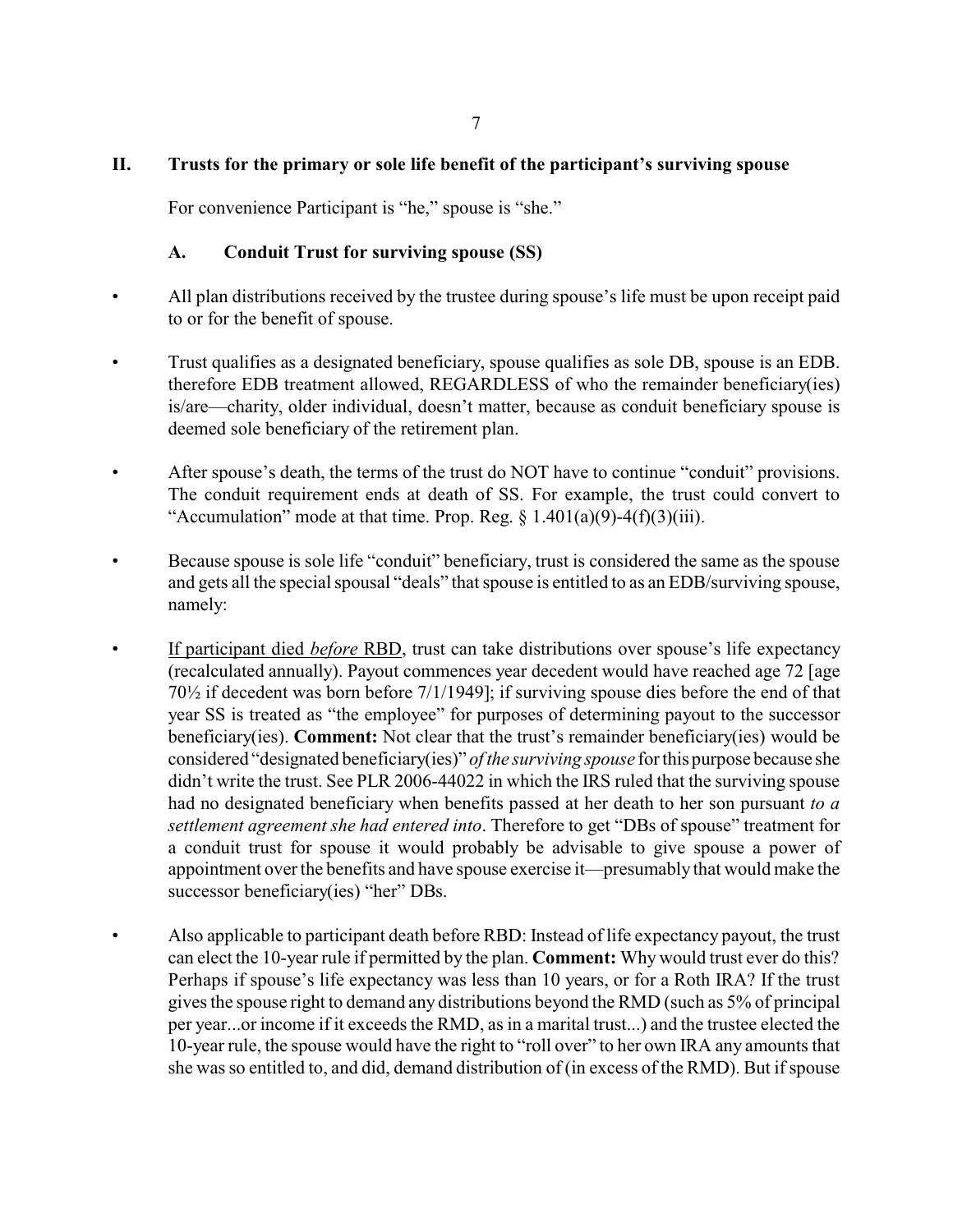rolls over any such amounts after her own RBD, she may be required to take catchup distributions. Prop. Reg.  $\S$  1.402(c)-2(j)(3)(iii).

- If participant died *after* RBD, annual payouts to the trust are based on the longer of the spouse's life expectancy or the ghost life expectancy ("greater or" or "longer of" rule; Prop. Reg. § 1.401(a)(9)-5(d)(1)(ii)). **Comment:** If the surviving spouse is older than deceased spouse, then in early years after the participant's death the AD will be determined using the ghost life expectancy under the "greater of" rule. However, because the surviving spouse's life expectancy is recalculated annually, eventually her life expectancy will become the "greater of" as his shrinks to one and then disappears. The final year of the payout (100%) payout required) is the final year of the surviving spouse's life expectancy (Prop. Reg.  $§ 1.401(a)9$ (-5)(e)(5)), but since spouse's life expectancy is recalculated annually that would not occur (her life expectancy would not go to "1") until spouse reaches age 120, so with a spousal conduit trust the "shorter of" rule presumably has no impact.
- Upon spouse's death (unless 10-year rule was elected or the "treated as employee" rule applies), annual payouts continue to successor beneficiary over spouse's remaining life expectancy (not recalculated annually any more) but ends no later than 10<sup>th</sup> year after spouse's death. Prop. Reg.  $\S 1.401(a)9$ (-5)(e)(3).

## **B. Accumulation Trust: Income to spouse, remainder to an EDB who is a NoMoTTYY; if the NoMoTTY beneficiary predeceases spouse, trust passes to charity at spouse's death.**

- This example is in the proposed regulations. Prop. Reg.  $\S 1.401(a)(9)$ -4(f)(6)(ii)(Example 2).
- **Comment:** Examples of the type of trust covered here would be "income to spouse for life, remainder to X"; or, "during spouse's life, trustee shall distribute to spouse or apply for her benefit such amounts of the principal and/or income of the trust as the trustee deems advisable for spouse's care, support, and welfare"; or, "trustee shall pay to spouse, each year during her life, the greater of the income of the IRA for such year or the RMD from such IRA for such year" [but trustee can take distributions from the IRA in excess of that amount and hold them in the trust for future distribution]. The point is: no one other than spouse can receive any distributions during spouse's life, but spouse is NOT entitled to receive all amounts the trustee withdraws from the IRA—the trustee can accumulate some IRA distributions for future use.
- First tier is spouse, second tier is NoMoTTY EDB; both are "countable." Charity is disregarded as third tier.
- Since all countable beneficiaries are EDBs, life expectancy payout applies. Note that there are no D/CI or Minor-child EDBs in this trust.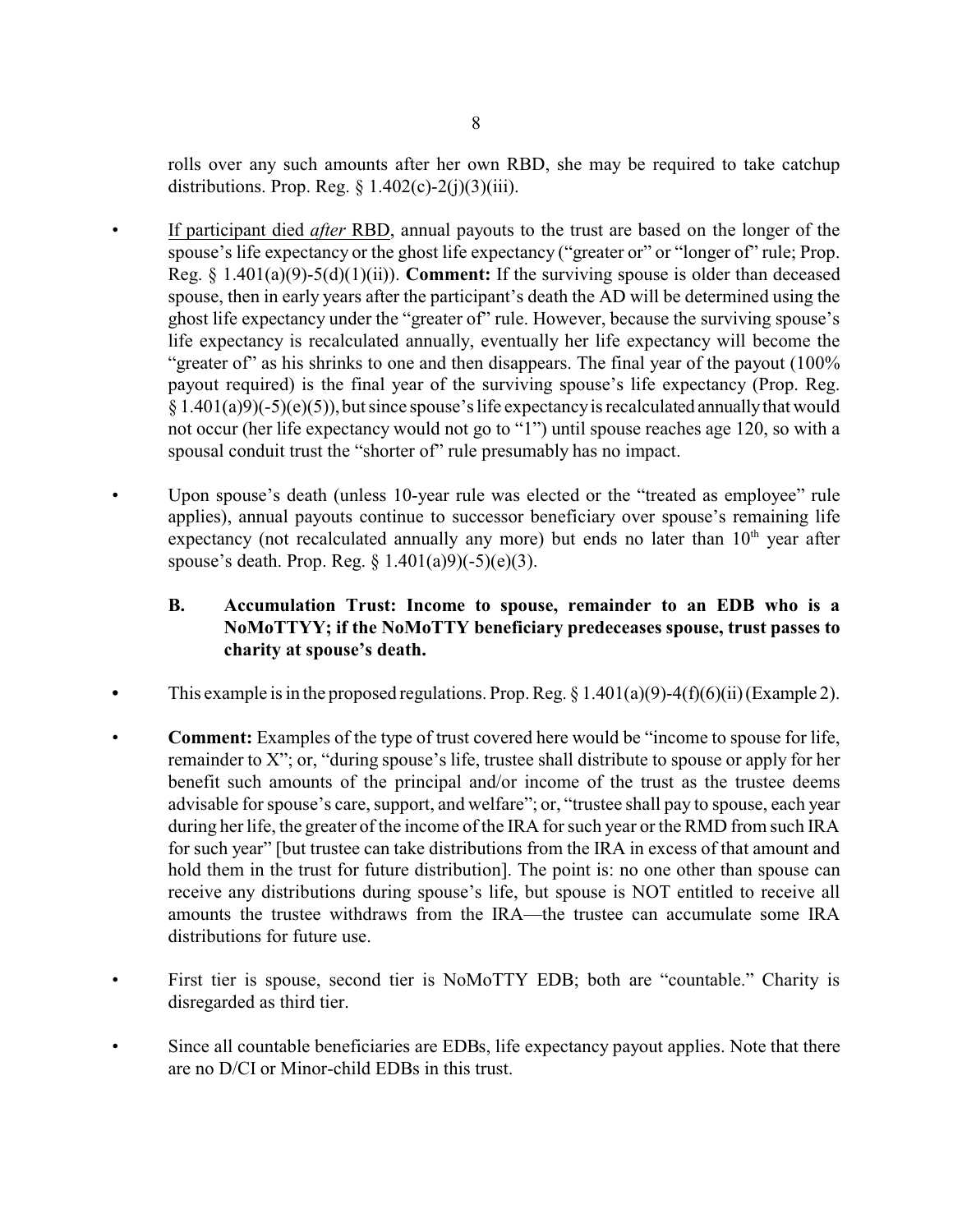- If death was before the RBD: Life expectancy payout is based on the life expectancy of the oldest countable DB. That would be the spouse's life expectancy if she is older than the NoMoTTYY or the NoMoTTY's life expectancy if he/she is older than the spouse. (In the example in the Proposed Regulations the NoMoTTYY is younger than the surviving spouse.) Special spousal "deals" (recalculation of life expectancy, delayed commencement date of RMDs) do NOT apply even if spouse is oldest DB because she is not the sole DB. The trust can elect the 10-year rule instead of the life expectancy payout.
- If death was after the RBD the "annual track" payout is based on the longer of the ghost life expectancy or the oldest EDB's life expectancy. Prop. Reg.  $\S 1.401(a)(9) - 5(d)(1)(ii)$ , (f)(1). The Outer Limit Year will be the final year of such life expectancy payout—unless the oldest EDB was older than the participant, in which case, under the "shorter of" rule, it will be the final year of the oldest EDB's life expectancy (Prop. Reg.  $\S$  1.401(a)(9)-5(e)(5)) (or, if earlier, in either case, the year that contains the  $10<sup>th</sup>$  anniversary of the death of the oldest EDB; Prop. Reg.  $\S 1.401(a)(9) - 5(e)(3)$ , (f)(1)). Got that?
	- **C. Accumulation Trust: Income to spouse, remainder to an individual who is not an EDB (a PODB in other words).** Facts are same as in "B" except that now not all trust beneficiaries are EDBs.
- **•** GENERAL RULE: If not all beneficiaries are EDBs, then the trust itself is not an EDB and is treated as merely a PODB; see distribution rules for PODBs (basicallythe 10-year rule will apply).
- EXCEPTION: If one or more trust beneficiaries is a Minor-Child EDB then the general rule does not apply; see instead Part III of this Outline, "Trust for Minor Child(ren) of the Participant."

## **III. Trust for Minor Child(ren) of the Participant**

This section looks at trusts set up for the sole or primary benefit of one or more minor child(ren) of the participant. The statements in this section may not work (probably do not work) for a trust that also has one or more D/CI beneficiaries. See separate section for D/CI beneficiaries.

**Comment:** One category of EDB is, a minor child of the participant ("minor child-EDB"). This minor-child EDB is entitled to the life expectancy payout, but EDB status ends when the minor reaches majority; all the benefits must be distributed out of the retirement plan within 10 years after that time. The Proposed Regulations decree a universal definition of reaching majority: it is the age-21 birthday regardless of the "age of majority" under whatever state law is applicable and regardless of dependent status or educational status.

Prior to issuance of the proposed regulations, the only KNOWN SURE way for a parent to capture the benefit of this semi-life-expectancy payout (which in fact ends no later than age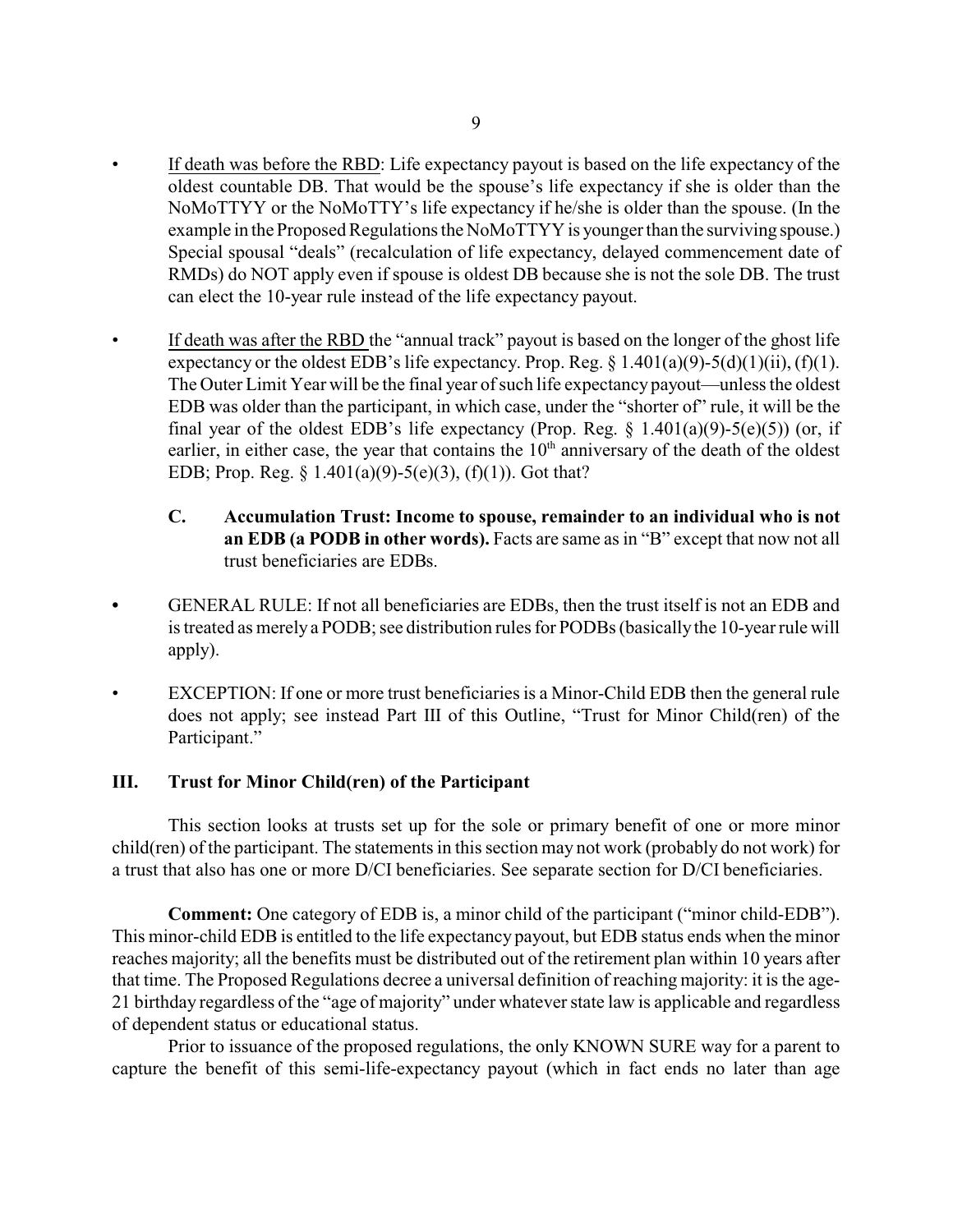31–hardly a "life" payout) was to leave benefits to the minor directly (or through a custodian UUTTMA) or to a "conduit trust" for the minor (a separate conduit trust for each minor child).

**THE PROPOSED REGULATIONS SUBSTANTIALLY EXPAND THE OPTIONS FOR LEAVING BENEFITS IN TRUST FOR MINOR CHILD-EDBS:** Benefits can be left to an accumulation trust and still get the (so-called) life expectancy payout. Benefits can be left to a trust for multiple beneficiaries (such as a "pot trust") and still get the (so-called) life expectancy payout even though not all of the beneficiaries are Minor-Child EDBs (as long as at least one of them is). Funds do not have to be distributed outright to the minor at age 31 or any particular age.

If the trust qualifies as a "designated beneficiary," and at least one trust beneficiary is a Minor-Child EDB, the "life expectancy payout" will apply (see below for WHOSE life expectancy) until the Outer Limit Year (see below).

- If ANY countable beneficiary of the trust is a Minor-Child EDB, the trust qualifies for the "life expectancy payout." Prop. Reg.  $\S$  1.401(a)(9)-4(e)(2)(ii): "If any of the employee's designated beneficiaries is an eligible designated beneficiary because the beneficiary is the child of the employee who had not reached the age of majority at the time of the employee's death, then the employee *is treated as having an eligible designated beneficiary* even if the employee has other designated beneficiaries who are not eligible designated beneficiaries." Emphasis added.
- Being "treated as having an eligible designated beneficiary" brings a life expectancy payout (based on the trust's oldest DB—not the minor's life expectancy unless he/she is the oldest DB)... and presumably the ability to elect the 10-year rule instead of the life expectancy payout if the employee died before the RBD:
	- **Death before the RBD:** "If the employee has an eligible designated beneficiary distributions must satisfy the life expectancy rule described in paragraph  $(c)(4)$  of" [apparently] Prop. Reg. § 1.401(a)(9)-3. This life expectancy rule applies in cases of death before the RBD: distributions must commence the year after the year of the employee's death (or in some cases later if the sole beneficiary is the surviving spouse). So even though the trust may have only ONE EDB (a minor child of the participant), it gets the EDB life expectancy payout. (But remember you're not finished yet—you still have to figure out WHOSE life expectancy, and what the Outer Limit Year will be.)
	- **Death after the RBD:** If the employee died on or after his RBD, then the position of the Proposed Regulations is that the designated beneficiary(ies) (whether EDBs or mere PODBs) must take annual distributions over the "greater of" the employee's life expectancy or the designated beneficiary's life expectancy. Prop. Reg.  $§$  1.401(a)(9)-5(d)(1)(ii). Therefore a trust with multiple individual beneficiaries (whether or not they are EDBs) is treated the same as a trust with multiple individual beneficiaries all of whom are EDBs: Annual distributions must be taken based on the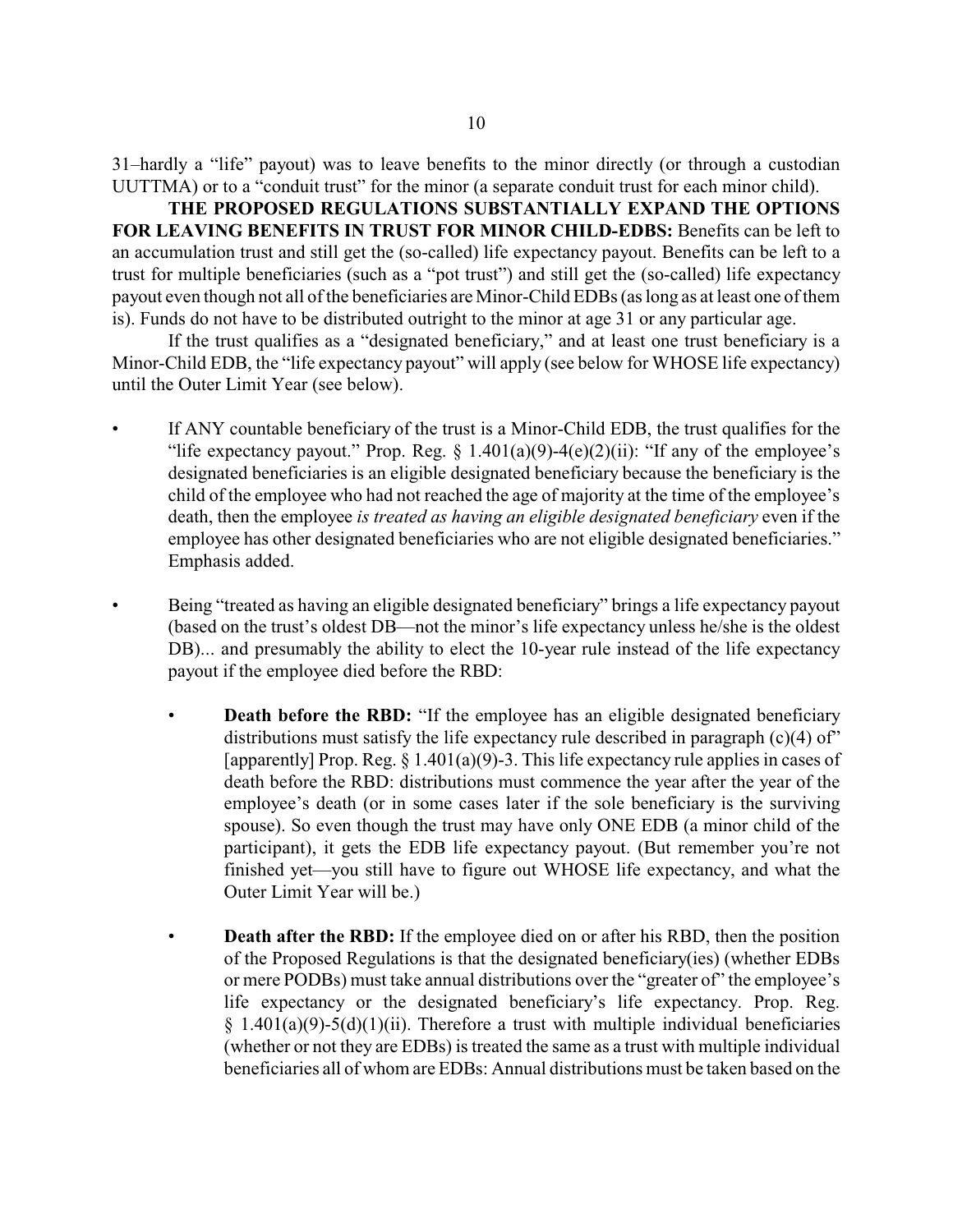longer of ("greater of") the designated beneficiary's life expectancy or the participant's life expectancy.

• Ok, but whose life expectancy? The life expectancy payout is based on the life expectancyof the oldest countable DBof the trust, NOT the oldest Minor-Child EDB (unless he/she is also the oldest countable DB). Prop. Reg.  $\S$  1.401(a)(9)-5(f)(1)(i).

**Example:** Laurence dies at age 45 leaving his IRA to a "spray" trust for the benefit of his surviving spouse Marianne and his three children. Spouse is 42, children are Peter 22, Paul 18, and Mary 15. Not all the trust beneficiaries are EDBs—Laurence's oldest child Peter is not a minor anymore. Paul and Mary, the two youngest children are EDBs (as is Marianne of course). Since there is at least one Minor-Child EDB, the trust is entitled to the life expectancy payout, even though not all trust beneficiaries are EDBs. But the life expectancy payout is based on *Marianne's* life expectancy because she is the oldest Designated Beneficiary.

- **The Outer Limit Year.** The "system" of the Proposed Regulations can be "sort of" explained as follows: To figure out required distributions for the beneficiary of an inherited IRA, you first figure out the beneficiary's "Annual Distributions Track" RMDs (such as a life expectancy payout), and, separately (sort of), an "Outer Limit Year" (spelled out in Prop. Reg.  $\S$  1.401(a)(9)-(e)) in which the entire account becomes the RMD—100% distribution required. The system becomes more complicated when there a multiple beneficiaries of the IRA (as is always true when benefits are paid to an Accumulation Trust). And an Accumulation Trust with at least one Minor-Child EDB is the trust for which determining the Outer Limit Year may be most difficult because it may be so divorced from the "annual distributions track." Here's how we figure it out:
	- The opening-bid general **Outer Limit Rule** is that the entire interest of the employee must be distributed by the end of "the earliest of the calendar years described in paragraph  $(e)(2)$ ,  $(3)$ ,  $(4)$ , or  $(5)$ ..." That would be 10 years after the participant's death  $((e)(2)$ —applicable to a PODB), or 10 years after the death of the EDB  $((e)(3)$ —applicable if the beneficiary was an EDB), or 10 years after the minor child reaches majority ((e)(4)—applicable if the beneficiary was a Minor-Child EDB), or the final year of the EDB's life expectancy (i.e., the year in which the Applicable Divisor based on the EDB's life expectancy would be less than or equal to one)  $((e)(5)$ —applicable if the employee died after his RBD and the EDB was older than the employee). Ok—but what if there are *multiple* designated beneficiaries? Then we move on to the next general rule:
	- The general Outer Limit Year rule for MULTIPLE designated beneficiaries is: the Outer Limit Year is determined "with respect to the oldest" of the employee's designated beneficiaries. Prop. Reg.  $\S$  1.401(a)(9)-5(f)(2)(i)). In the case of Laurence's trust, that would be wife Marianne. The Outer Limit Year under this general multi-beneficiary rule would be for Laurence's trust, 10 years after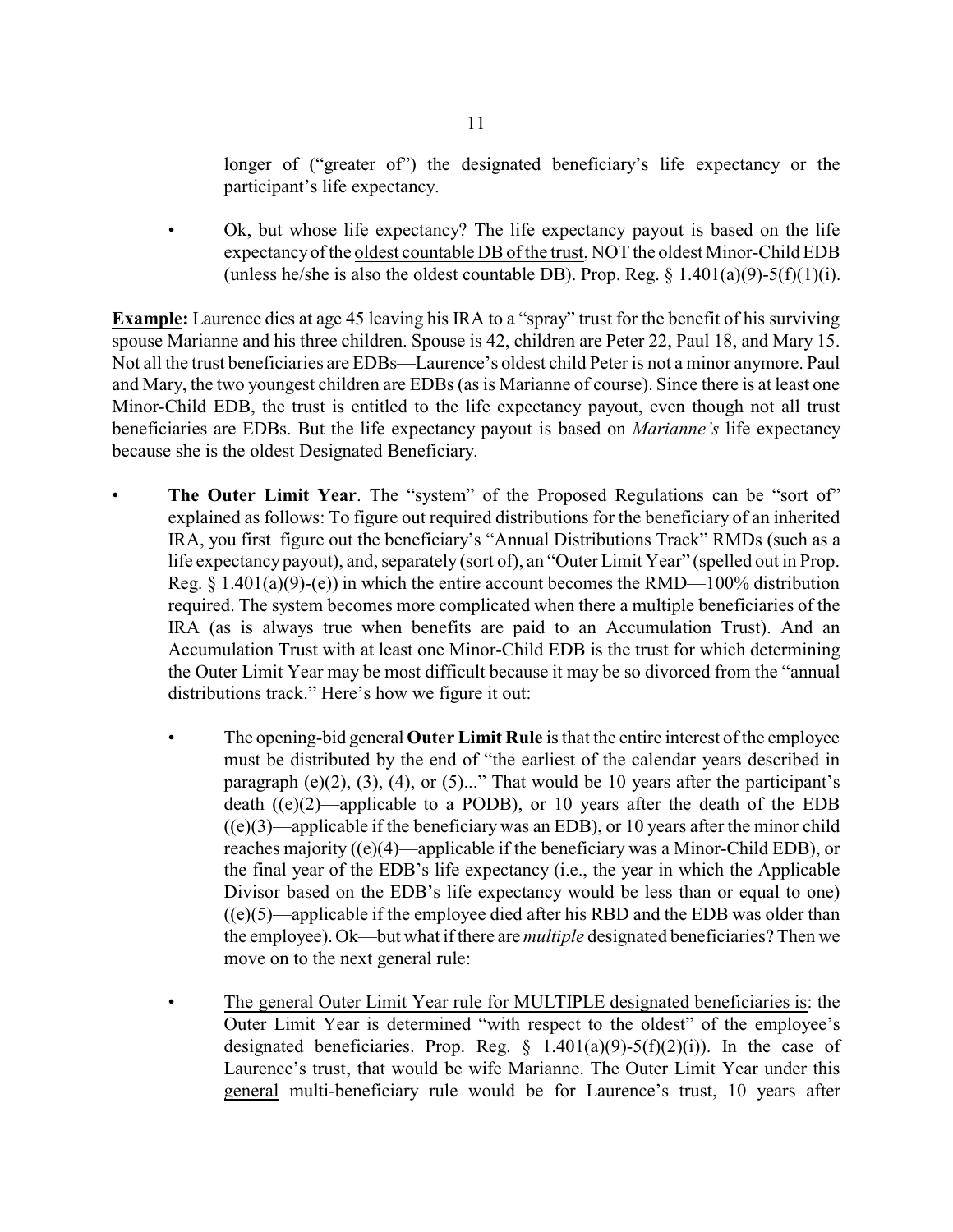Marianne's death (because she is an EDB, therefore her Outer Limit Year is 10 years after her death). However that general rule *does not apply to Laurence's trust* because of:

- Special rule for Minor-Child EDBs: If any of the employee's multiple designated beneficiaries is an EDB by virtue of being the participant's minor child, then this special rule applies, apparently overriding the above "general Outer Limit Year rule" for multiple designated beneficiaries (Prop. Reg.  $\S$  1.401(a)(9)-5(f)(2)(i)): The 10year limit based on death of an EDB is applied using the *oldest Minor-Child EDB*. The 10-year limit based on a Minor-Child EDB's reaching majority is also based on the *oldest Minor-Child EDB*. Prop. Reg.  $\S 1.401(a)(9) - 5(f)(2)(ii)(A)$ . By the way, if the oldest trust beneficiary had not been an EDB (Marianne, the surviving spouse) but just a PODB (maybe Laurence's oldest child—who was over age 21 at Laurence's death so not a minor) the 10-year rule normally applicable to the trust (based on oldest DB being a PODB) would also be "overruled" by the "Special rule" for a trust that has at least one minor-child EDB.
- Putting it all together it seems we have it all figured out for Laurence's trust. The IRA must be distributed in annual instalments over Marianne's life expectancy until the year that contains son Paul's  $31<sup>st</sup>$  birthday (or the  $10<sup>th</sup>$  anniversary of Paul's death if Paul dies before reaching age 21), in which year 100% of the balance of the IRA must be distributed to the trust (not to the individuals, just to the trust), because Marianne is the "oldest DB" and Paul is the oldest "Minor-child EDB."
- Does this make sense? It's a little rickety sense-wise. Paul turned age 18 in the year of Laurence's death (2022) which means the entire IRA will have to be distributed to the trust by the end of 2035 (the year he will reach age 31). If the IRA is worth \$2 million, that means annual distributions of well over \$100,000 a year assuming a reasonable growth rate and an attempt to distribute evenly over the period. (The alternative is to take the smallest possible RMDs in early years based on Marianne's 40-plus-years life expectancy and a big huge distribution in the final year of the payout?)
- All this assumes Laurence's trust qualifies as a see-through trust in the first place. To do that, as an accumulation trust, it means there must be only individual beneficiaries in Tiers 1 and 2. Since this is a spray trust for the children and spouse, all four of them are first tier beneficiaries (eligible to receive distributions after Laurence's death....theydon't have towait until someone else dies to get distributions from this trust). See next section:

## **IV. Do we still care about who is the "oldest trust beneficiary"? No...errr, yes**

Continuing the "Laurence's Trust example from the preceding section:

Suppose the trust says after Marianne's death it is distributed outright to the then living issue of Laurence, upon their reaching age 31. In other words, upon Marianne's death if all three children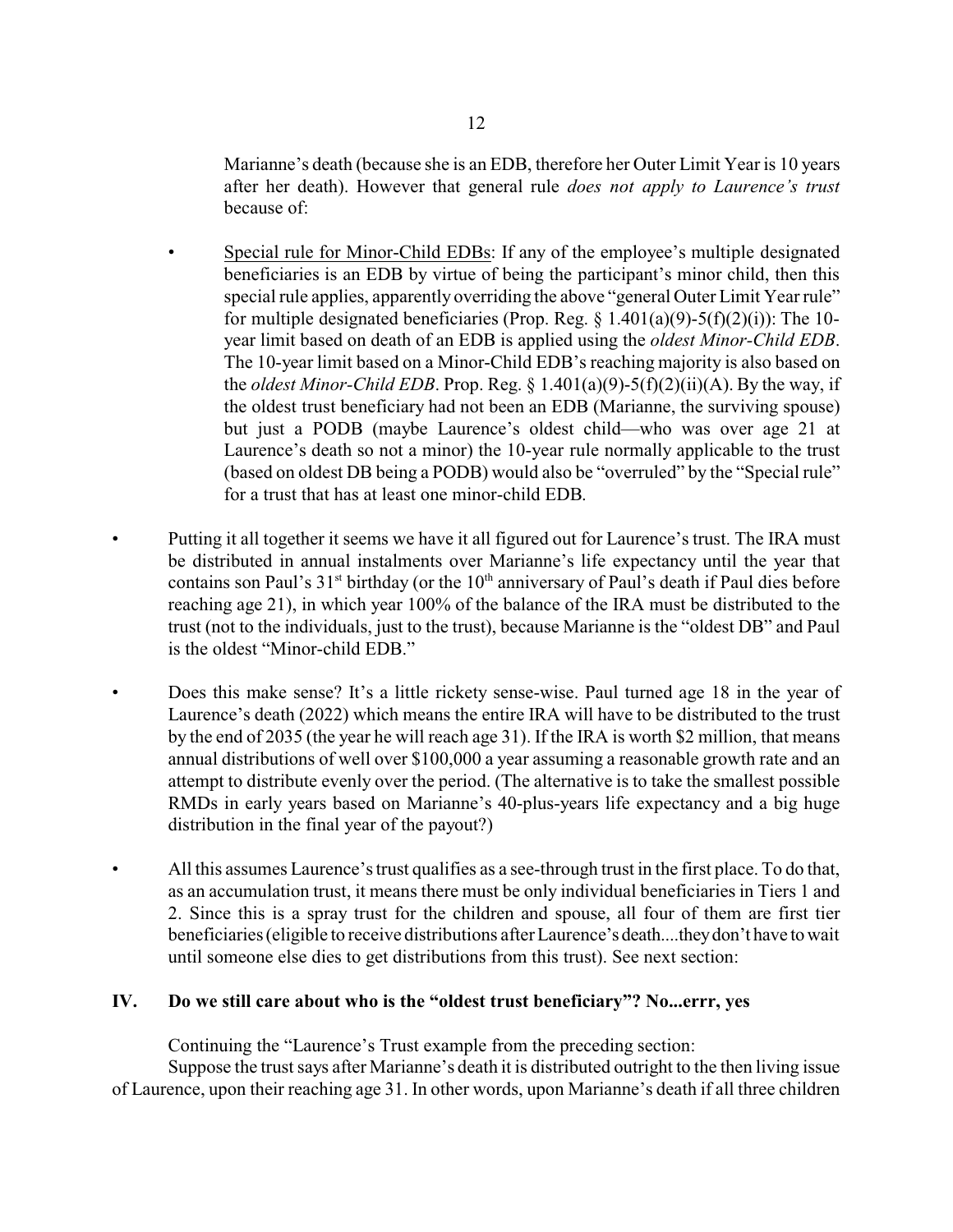are living and age 31 or older the trust is distributed to the children immediately. So there are no "second tier" beneficiaries who are not also first tier beneficiaries. But if at Marianne's death one or more of the children are under age 31 (or deceased leaving issue under that age), the trust for that child (or issue) continues until they reach that age. If ALL the children and issue die before reaching age 31 the trust terminates and goes outright to Marianne if living otherwise to Uncle Oscar the Potato Farmer who is now age 83. Is Oscar "disregardable"?

- $\bullet$  He would be disregardable as a 3<sup>rd</sup> tier beneficiary if he could only inherit if a second tier beneficiary died. But there don't seem to be any 2d tier beneficiaries since all the issue and Marianne are permissible "spray" beneficiaries at all times so they are all "first tier" beneficiaries.
- He would be disregardable if he could only inherit by surviving someone who would die before age 31. That would apply if he could only inherit by surviving the children because they get their shares outright at 31. But he also has to survive Marianne and she is over 31, so that's an extra survival requirement, so the "age 31" rule doesn't seem to exclude him either.
- If Oscar is countable then HE is the oldest DB and the life expectancy payouts would have to be made over his approximately 9-year life expectancy. Instead of essentially a 14-year payout period (based on the oldest minor child's attaining age 31) the trust would be stuck with a 9-year payout period.

Moral: Hesitate before naming an older generation "wipeout" beneficiary. Name a wipe-out beneficiary who is younger than your person who is otherwise the oldest trust beneficiary or at least who has a life expectancy longer than the waiting period until the oldest minor child's 31<sup>st</sup> birthday.

## **V. Trust for D/CI Beneficiary**

By special rules applicable to an "AMBT," the Proposed Regulations (following the Code) override some of the usual rules in order to allow a trust for the benefit of a disabled or chronically ill EDB to use the life expectancy payout. An AMBT is defined thus: "An applicable multibeneficiary trust is a see-through trust with more than one beneficiary and with respect to which– (i) All of the trust beneficiaries are designated beneficiaries; and (ii) At least one of the trust beneficiaries is an eligible designated beneficiary" by virtue of being a D/CI individual. Prop. Reg.  $§ 1.401(a)(9)-4(g)(1).$ 

The Proposed Regulations then subdivide AMBTs into Type I and Type II AMBTs. The two "overrides" that may apply to an AMBT are: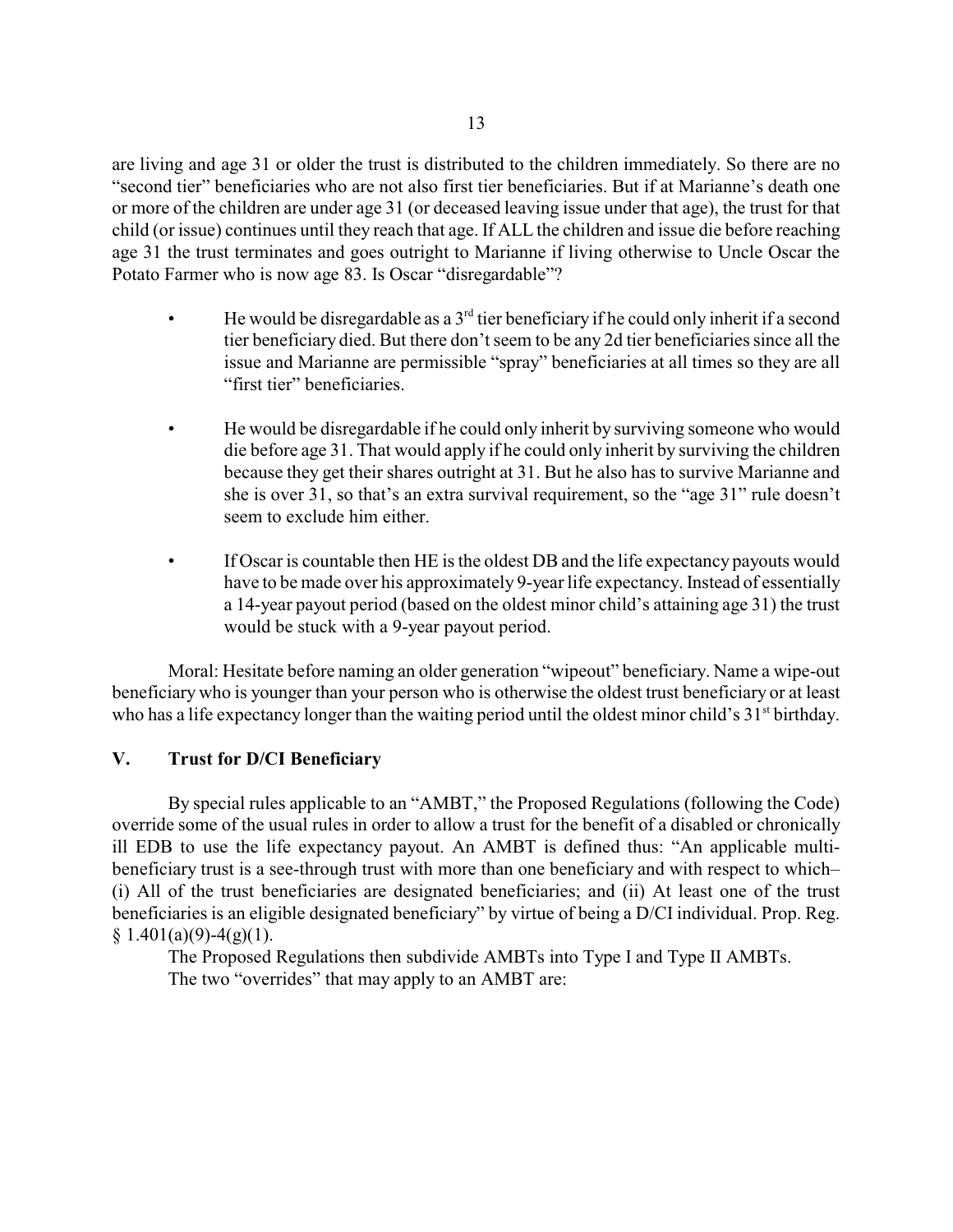#### **Separate account for subtrusts**

An AMBT is a "Type I" AMBT if "the terms of the trust provide that it is to be divided immediately upon the death of the employee into separate trusts for each beneficiary." Prop. Reg.  $§ 1.401(a)(9)-4(g)(2).$ 

The rule in (existing) Reg.  $\S$  1.401(a)(9)-4, A-5(c) that "separate accounts" cannot be established for an IRA inherited by a single trust (even if that trust is divided into separate subtrusts immediately on participant's death) will continue to apply under the proposed regulations, except that it would NOT apply "with respect to the separate interests of the beneficiaries reflected in the separate trusts of each beneficiary of a Type 1" AMBT..." provided various requirements are met. Prop. Reg.  $§ 1.401(a)(9)-8(a)(1)(iii)(B)$ .

Note that, if this rule applies, the beneficiaries of *each* subtrust so created (not just the subtrust for the benefit of any D/CI beneficiary(ies)) would be entitled to "separate accounts treatment." Apparently this means the following:

**Smith Family Trust:** John Smith leaves his IRA to the Smith Family Trust, which is to divide immediately upon his death into three equal subtrusts, one for his surviving spouse, one for his adult non-disabled child, and one for the benefit of his disabled child. Because one of the beneficiaries is a D/CI beneficiary, the three subtrusts are recognized as separate accounts for purposes of applying the minimum distribution rules. Thus the RMD rules applicable to each subtrust will apparently be determined separately just for that subtrust, not for the combined pre-division trust that was named as beneficiary.

**Jones Family Trust:** Bill Jones leaves his IRA to the Jones Family Trust, which is to divide immediately upon his death into three equal subtrusts, one for his surviving spouse, one for his adult non-disabled child, and one for his older sister. Because none of the beneficiaries is a D/CI beneficiary, the three subtrusts are not recognized as separate accounts for purposes of applying the minimum distribution rules. Thus the RMD rules applicable to each subtrust will apparently be determined based on the combined pre-division trust that was named as beneficiary.

### **Type II AMBT**

A "Type II" AMBT is an AMBT under which no beneficiary who is not a disabled or chronicallyill individual (D/CI beneficiary) "has any right to the employee's interest in the plan until the death of all of" such D/CI beneficiaries of the trust.

So, the trust may have many beneficiaries receiving various amounts from the trust, but the retirement accounts payable to the trust may be paid to (or for the benefit) NO ONE other than the trust's D/CI beneficiary(ies). When the trustee takes a dollar out of the IRA, the trustee has three choices of what to do with that dollar:

Use it to pay trust expenses, such as the trustee's fee.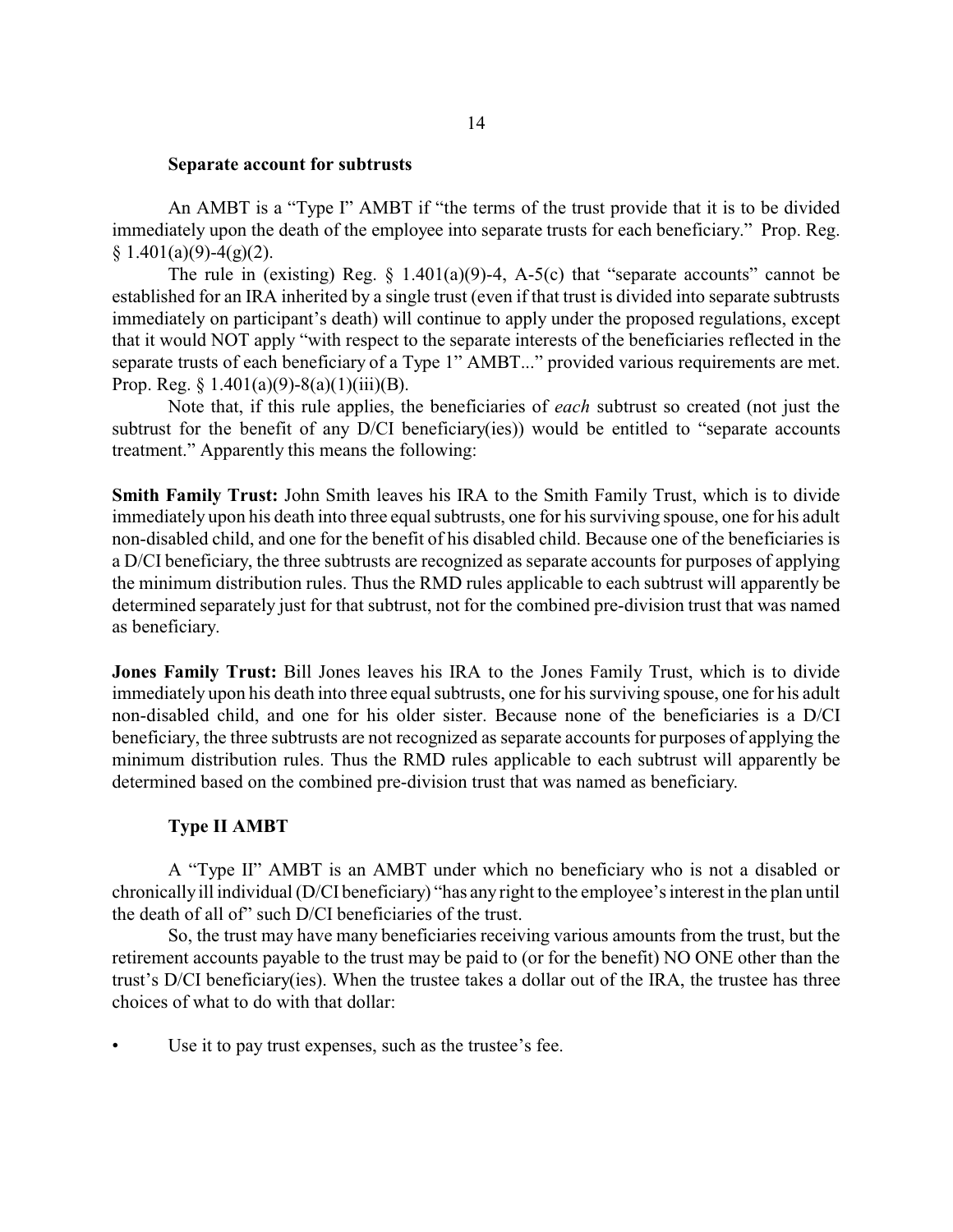- Pay it "to or for the benefit of" the disabled beneficiary. That means giving the money to the beneficiary or paying the beneficiary's expenses directly from the trust. Or:
- Hold it in the trust for use in a future year for one of the two preceding uses.

This discussion will look at a TYPE II AMBT established for the benefit of one D/CI individual. Case studies involving multiple D/CI beneficiaries are beyond the scope.

Suppose there is a trust for multiple beneficiaries, one of whom is a D/CI individual, containing the inherited IRA and other assets. To qualify for EDB treatment, the trust specifies that distributions from the IRA (including proceeds and reinvestments thereof) must not be distributed to any beneficiary other than the D/CI beneficiary so long as the D/CI beneficiary is living. This will require the trustee to somehow maintain a meticulous accounting for the IRA and distributions therefrom, separate from all other assets and never commingled. Yet the trust will be taxed as a single combined entity.

**Corey Example:** Corey leaves his \$500,000 IRA and \$1 million of other assets to a spray trust for the benefit of his three adult children, Dinny, Vinny, and Winnie. Winnie is disabled. The trust specifies that distributions from the IRA can not be paid to any beneficiary other than Winnie. The trustee in its absolute discretion can pay money from the trust to Winnie or for her benefit. It is contemplated that this will be used to provide for her supplemental needs and not replace government benefit programs she is enrolled in. Otherwise, all income of the trust (not including any part of the IRA distributions) shall be distributed annually to Dinny and Vinny. The trustee must somehow keep the IRA and its distributions away from all other trust assets. Presumably if accumulating the IRA distributions in the trust generates income tax at the trust level the trustee can pay that tax out of the IRA proceeds.

The trust would have the life expectancy payout for the IRA, based on Winnie's life expectancy (as she is the oldest D/CI beneficiary, even though she is the youngest child). Prop. Reg.  $§ 1.401(a)(9)-5(e)(2)(i), § 1.401(a)(9)-5(f)(1)(ii)$ . The Outer Limit Year would be the final year of Winnie's life expectancy or if earlier the  $10^{th}$  year after her death. Prop. Reg. § 1.401(a)(9)- $5(f)(2)(iii)$ .

All that appears beneficial if Winnie has a long life expectancy. However, it ties the trustee to retaining in the trust (and paying tax at trust rates) all IRA distributions not paid out to Winnie under whatever standard the trust and/or requirements of applicable benefits programs dictate. The trust could be trapped into paying high trust tax rates on quite a bit of the IRA.

Questions include: Would Corey be better advised to have a single trust for all the children with payouts to Winnie strictly discretionary with the trustee (if the goal is to have the trust function as a supplemental needs trust), and make the IRA payable to that trust, and forget about trying to achieve AMBT status—just distribute the IRA within 10 years after Corey's death? This approach would eliminate the need for RMD concerns, separate accounting, and (worst of all) holding back IRA distributions, in the trust, to qualify as an AMBT.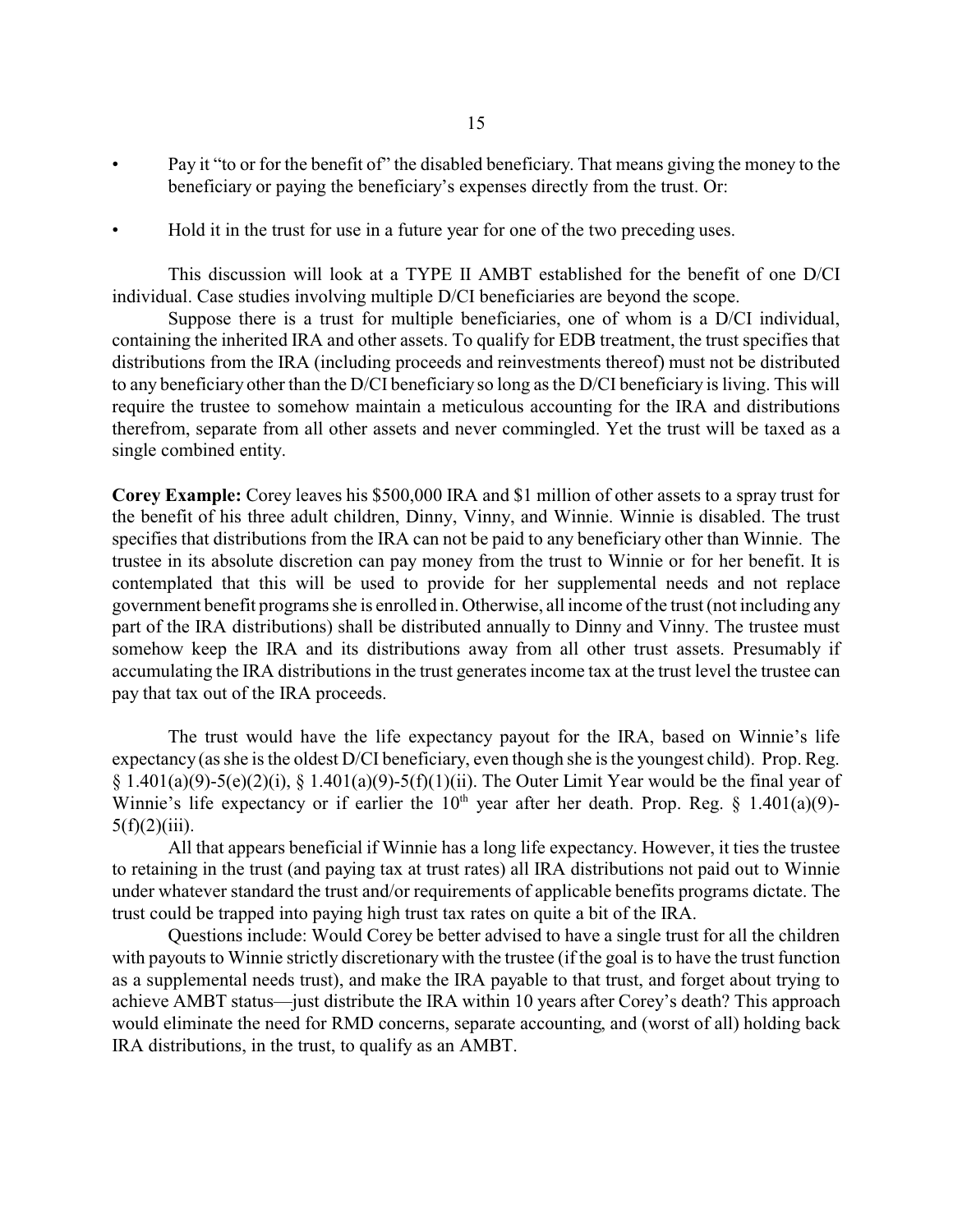### **VI. Trust for NoMoTTYYs**.

Leaving an IRA to a trust for the benefit of a NoMoTTYY is no easier than leaving a trust for any other beneficiary. The fixed-term life expectancy payout may end well short of the actual lifespan of the NoMoTTY, which is not good if the NoMoTTYY will actually be depending on this income stream. The early death of a NoMoTTYY could accelerate the payout unexpectedly for other trust beneficiaries who were counting on him/her to live to at least within 10 years of his/her IRS life expectancy.

**Case study: Natalie** is age 76, unmarried and childless. She wants to leave her \$3 million IRA to a trust for the benefit of her three siblings Molly (age 74), Billy (72), and Kelly (70). Her goal is to provide them with professional management of the funds, a predictable (not necessarily large) income for life, and fund that can be tapped disproportionately for extra expenses when needed.

Preserving the fund for other possible beneficiaries after the siblings are all deceased is not one of Natalie's goals for this trust. However, if there are funds left over they will go to charity, or (if that would cause the trust not to pass the "all beneficiaries must be individuals" test) to Natalie's nieces and nephews.

None of the siblings is disabled. All are, obviously, NoMoTTYYs.

Here are possible structures and the pluses and minuses of each based on the assumption Natalie dies right now.

- **A single "conduit" trust fund which would pay out to all of the siblings as needed.** As a conduit trust, the remainder ("tier 2") beneficiaries would be disregarded so charity could be named as the remainder beneficiary. Since all countable beneficiaries would be EDBs, the life expectancy payout would apply based on the life expectancy of Molly, the oldest sibling. The 10-year Outer Limit Year would apply based on Molly's death—100% distribution of the IRA and the trust would be required within the earlier of about 15 years (Molly's approximate life expectancy) or 10 years after Molly's death (if she dies in the next five years, i.e., when her life expectancy is still over 10 years). This last feature makes this structure unacceptable. Since anyone can die at any time, you have to look at what happens if Molly dies suddenly, shortly after Natalie, say at age 77? The whole trust would be paid out by the year Molly would have turned 87, when Billy and Kelly are still living and with many years to go on their probable life expectancy (their parents lived into their 90s). This result would destroy the plan for the IRA to provide a lifelong source of income and financial security managed by a professional trustee for the younger siblings.
- **3 separate "conduit trusts," one for each sibling.** This gets closer to the goal. Although each sibling would have an equal predefined share (which is not QUITE the ideal—the ideal was to have some flexibility to pay more to one than another based on relative needs), each sibling would have a life expectancy payout based on his or her own life expectancy, and not be surprised by a speeded up payout based on the unexpected death of the oldest sibling. If a sibling died, his or her remaining share would be placed into a trust for the benefit of the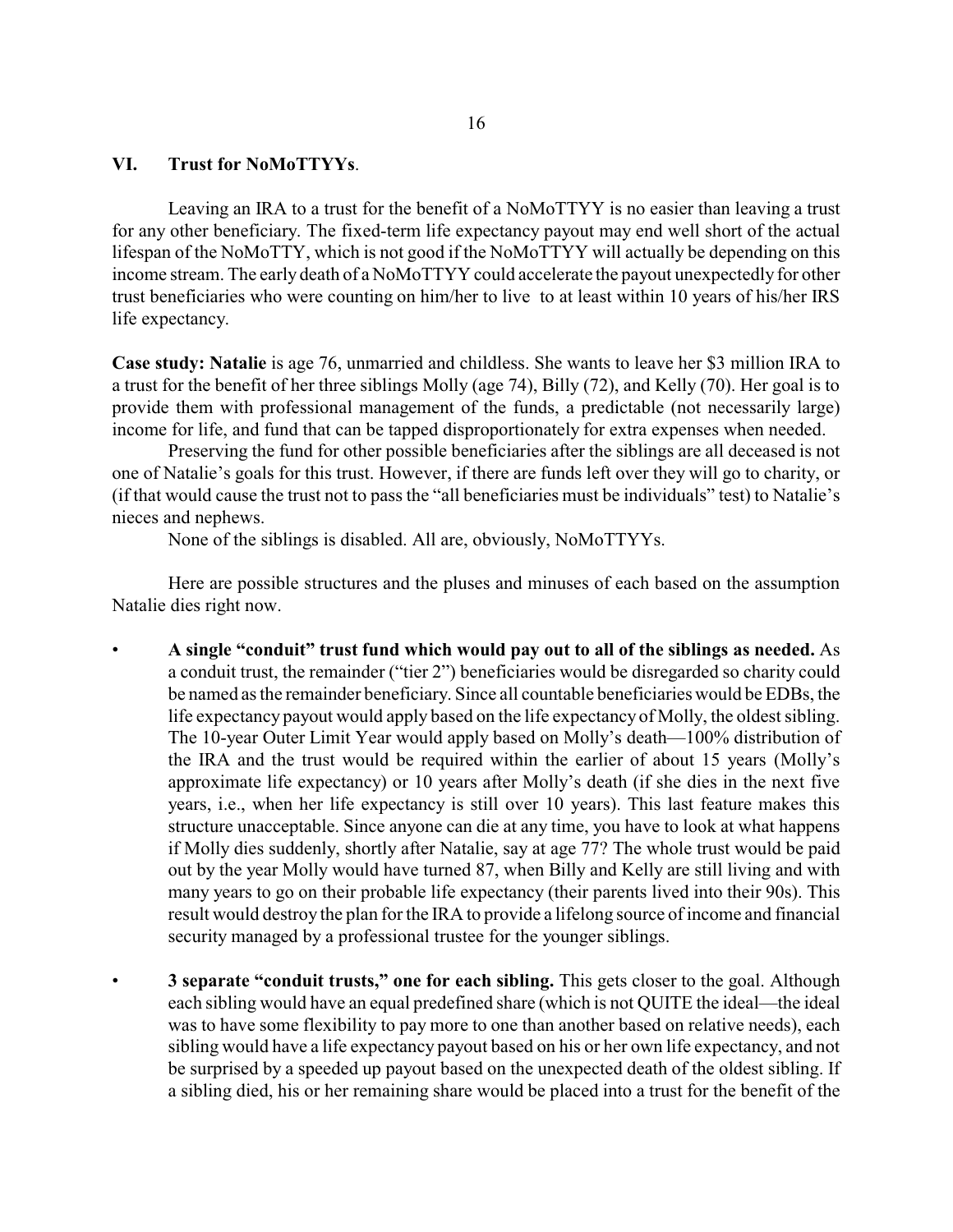other siblings. This "one third remainder trust" would NOT be a conduit trust and would not be subject to ANY of the restrictions applicable to see through trusts...it could accumulate IRA distributions and have a charitable remainder beneficiary. This remainder trust would have to withdraw the deceased sibling's share of the IRA in annual instalments over the remainder of the deceased sibling's life expectancy (with an Outer Limit Year of 10 years after such sibling's death—even if the remaining life expectancy payout would have been longer than 10 years). **Drawbacks:** A conduit trust forces the trustee to pay out to or for the benefit of the sibling the RMD each year; the trustee is not able to accumulate distributions for possible needs in later years. And, as the IRA payout ends at the end of the sibling's life expectancy, the trust for that sibling is then "gone" and the sibling has to fend for him/her self. For example, at age 72, Billy's life expectancy is about 17 years. If he lives into his 90s (as their parents did), Billy will no longer have any income from his conduit trust. Once again, this structure does not fit well with Natalie's goals.

• **3 separate "accumulation trusts," one for each sibling.** Here is how this trust would be drafted. The trust for, e.g., Sally, would say "the trustee will use income and principal for the benefit of Sally as long as she lives [setting forth the goal of a lifelong income plus extra funds as needed etc.]. Upon her death, if both of the other siblings are then living, the trust shall continue for their benefit on the same terms, or, if only one of them is then living, the trust shall terminate and the fund shall be distributed outright to such surviving sibling, or, if none of them is then living to Charity X." Assuming all 3 siblings survive Natalie, here's how this trust is tested. Countable beneficiaries are Sally (first tier) and Molly and Billy (second tier). Charity is a  $3<sup>rd</sup>$  tier (it can inherit only by surviving the second tier beneficiaries) so it is disregarded. Since all countable beneficiaries are EDBs, the trust is entitled to the life expectancy payout. The life expectancy payout and Outer Limit Year are both determined based on the oldest sibling's (i.e. Molly's) life expectancy. Thus, the trust has a foreseeable payout of about 15 years (Molly's life expectancy) after Natalie's death if Natalie dies in the near future. That anticipated payout would be accelerated by up to five years if Molly dies less than 10 years after Natalie (because then the Outer Limit Year would be 10 years after Molly's death). But regardless of when exactly Molly dies, the trustee would have the ability to accumulate IRA distributions and (after paying tax on them) save them for future years' needs. **Drawbacks**: If two of Natalie's siblings predecease her, she would need to take a different approach since in that case the two countable beneficiaries would be last surviving sibling + charity, and the trust would not qualify as a DB. In that case the payout would be over NATALIE's then remaining life expectancy, with no option to elect the 10-year rule (since Natalie is past her required beginning date).

## **Conclusion about Natalie's IRA trust plan:** No matter how you slice and dice it:

• This IRA is going to have to be distributed within no more than about 15 years after Natalie's death and that payout period gets shorter each year that Natalie and the siblings live. And: